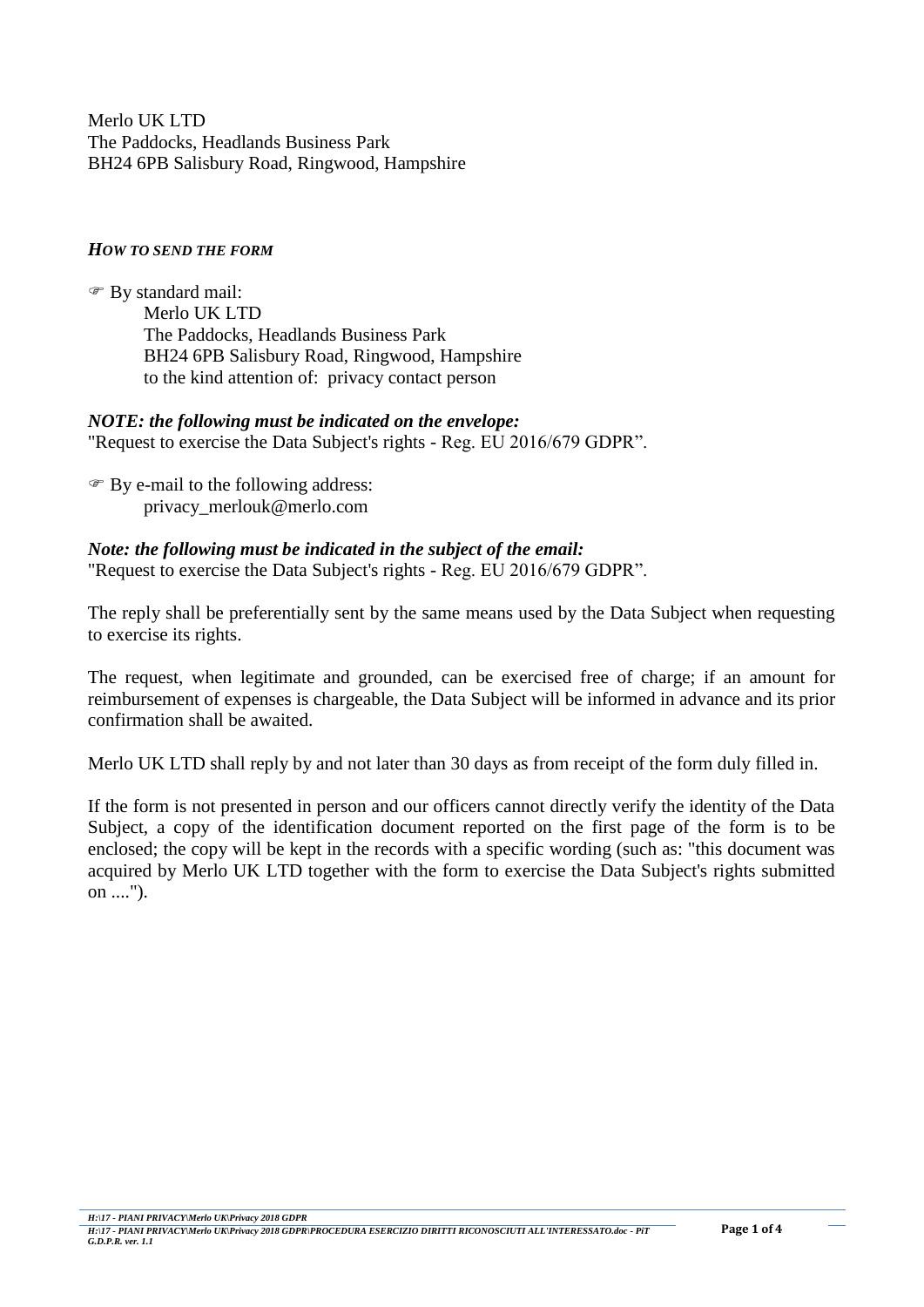# *FORM TO EXERCISE THE DATA SUBJECT'S RIGHTS*

Pursuant to Art. 15 to 22 of Reg. EU 2016/679 – GDPR

In order to facilitate the fulfilment of what you are going to require, please indicate here below the actual or alleged processing of your personal data carried out by Merlo UK LTD (for example, sending advertising communications, employee, customer, service user of ....)

\_\_\_\_\_\_\_\_\_\_\_\_\_\_\_\_\_\_\_\_\_\_\_\_\_\_\_\_\_\_\_\_\_\_\_\_\_\_\_\_\_\_\_\_\_\_\_\_\_\_\_\_\_\_\_\_\_\_\_\_\_\_\_\_\_\_\_\_\_\_\_\_\_\_\_\_\_\_\_\_ \_\_\_\_\_\_\_\_\_\_\_\_\_\_\_\_\_\_\_\_\_\_\_\_\_\_\_\_\_\_\_\_\_\_\_\_\_\_\_\_\_\_\_\_\_\_\_\_\_\_\_\_\_\_\_\_\_\_\_\_\_\_\_\_\_\_\_\_\_\_\_\_\_\_\_\_\_\_\_\_ \_\_\_\_\_\_\_\_\_\_\_\_\_\_\_\_\_\_\_\_\_\_\_\_\_\_\_\_\_\_\_\_\_\_\_\_\_\_\_\_\_\_\_\_\_\_\_\_\_\_\_\_\_\_\_\_\_\_\_\_\_\_\_\_\_\_\_\_\_\_\_\_\_\_\_\_\_\_\_\_

The undersigned \_\_\_\_\_\_\_\_\_\_\_\_\_\_\_\_\_\_\_\_\_\_\_\_\_\_\_\_\_\_\_\_ born in \_\_\_\_\_\_\_\_\_\_\_\_\_\_\_\_\_ on \_\_\_\_\_\_\_\_, identifiable through the document \_\_\_\_\_\_\_\_\_\_\_\_\_\_\_\_ no. \_\_\_\_\_\_\_\_\_\_ issued by \_\_\_\_\_\_\_\_\_\_\_\_\_\_\_\_\_\_\_\_\_\_\_\_ and expiring on \_\_\_\_\_\_\_\_\_\_\_\_\_\_\_\_\_\_\_\_\_\_\_\_

intends to exercise the following rights pursuant to Articles 15 to 22 of Reg. EU 2016/679 - GDPR (tick the relevant box):

#### *□ Art. 15 of Reg. EU 2016/679 – Access to personal data*

The undersigned hereby asks for your confirmation as to whether or not personal data concerning him/her are being processed

Where that is the case, the undersigned hereby asks to obtain access to the personal data, a copy thereof, and the following information:

- the purposes of the processing (Art. 15 letter a));

- the categories of personal data concerned (Art. 15 letter b));

- the recipients or categories of recipient to whom the personal data have been or will be disclosed, in particular recipients in third countries or international organisations (Art. 15) letter c));

- where possible, the envisaged period for which the personal data will be stored, or, if not possible, the criteria used to determine that period (Art. 15 letter d));

- data source (entity or source which personal data was acquired from) (Art. 15 letter g));

- the existence of automated decision-making, including profiling, and meaningful information about the logic involved, as well as the significance and the envisaged consequences of such processing for the Data Subject (Art. 15 letter h)).

#### *□ Art. 16 of Reg. EU 2016/679 – Right to rectification*

The undersigned intends to ask for:

 $\Box$  inaccurate personal data to be rectified, namely (indicate here below the requests/motivations/rectifications):

\_\_\_\_\_\_\_\_\_\_\_\_\_\_\_\_\_\_\_\_\_\_\_\_\_\_\_\_\_\_\_\_\_\_\_\_\_\_\_\_\_\_\_\_\_\_\_\_\_\_\_\_\_\_\_\_\_\_\_\_\_\_\_\_\_\_\_\_\_\_\_\_\_\_ \_\_\_\_\_\_\_\_\_\_\_\_\_\_\_\_\_\_\_\_\_\_\_\_\_\_\_\_\_\_\_\_\_\_\_\_\_\_\_\_\_\_\_\_\_\_\_\_\_\_\_\_\_\_\_\_\_\_\_\_\_\_\_\_\_\_\_\_\_\_\_\_\_\_ \_\_\_\_\_\_\_\_\_\_\_\_\_\_\_\_\_\_\_\_\_\_\_\_\_\_\_\_\_\_\_\_\_\_\_\_\_\_\_\_\_\_\_\_\_\_\_\_\_\_\_\_\_\_\_\_\_\_\_\_\_\_\_\_\_\_\_\_\_\_\_\_\_\_

 $\Box$  incomplete data to be completed as follows (indicate here below the requests/motivations/rectifications):

\_\_\_\_\_\_\_\_\_\_\_\_\_\_\_\_\_\_\_\_\_\_\_\_\_\_\_\_\_\_\_\_\_\_\_\_\_\_\_\_\_\_\_\_\_\_\_\_\_\_\_\_\_\_\_\_\_\_\_\_\_\_\_\_\_\_\_\_\_\_\_\_\_\_ \_\_\_\_\_\_\_\_\_\_\_\_\_\_\_\_\_\_\_\_\_\_\_\_\_\_\_\_\_\_\_\_\_\_\_\_\_\_\_\_\_\_\_\_\_\_\_\_\_\_\_\_\_\_\_\_\_\_\_\_\_\_\_\_\_\_\_\_\_\_\_\_\_\_ \_\_\_\_\_\_\_\_\_\_\_\_\_\_\_\_\_\_\_\_\_\_\_\_\_\_\_\_\_\_\_\_\_\_\_\_\_\_\_\_\_\_\_\_\_\_\_\_\_\_\_\_\_\_\_\_\_\_\_\_\_\_\_\_\_\_\_\_\_\_\_\_\_\_

*H:\17 - PIANI PRIVACY\Merlo UK\Privacy 2018 GDPR*

*H:\17 - PIANI PRIVACY\Merlo UK\Privacy 2018 GDPR\PROCEDURA ESERCIZIO DIRITTI RICONOSCIUTI ALL'INTERESSATO.doc - PiT* **Page 2 of 4** *G.D.P.R. ver. 1.1*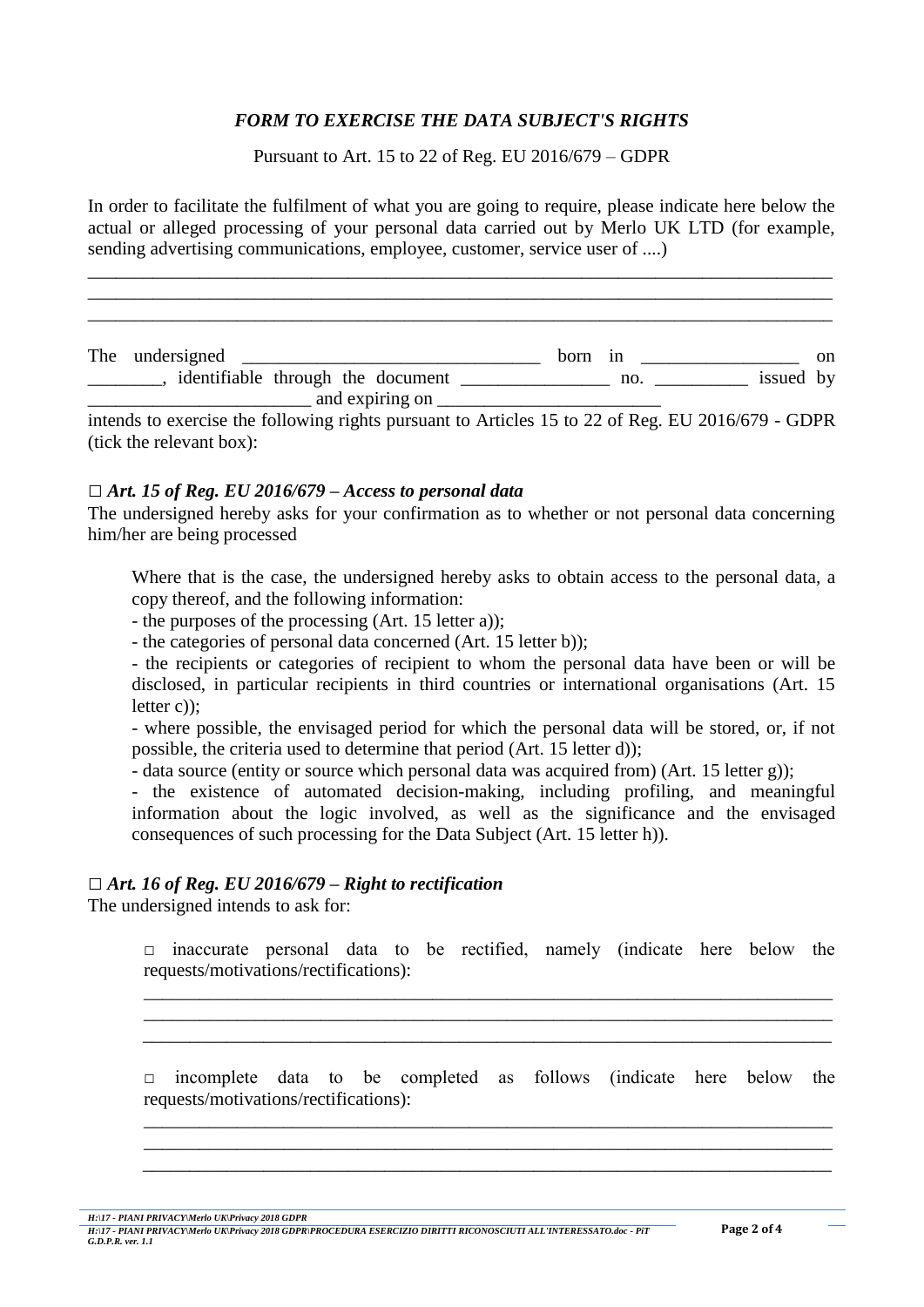# *□ Art. 17 of Reg. EU 2016/679 – Right to erasure (right to be forgotten)*

The undersigned intends to ask for the erasure of any processed personal data because:

 $\Box$  they are no longer necessary in relation to the purposes for which they were collected or otherwise processed

 $\Box$  the Data Subject intends to withdraw consent (in this case please specify the purpose for which the consent is to be withdrawn).

NOTE: Merlo UK LTD will fulfil this specific request if there is no other legal ground for the processing.

 $\Box$  the Data Subject objects to the processing

NOTE: Merlo UK LTD will fulfil this specific request if there are no overriding legitimate grounds for the processing.

 $\Box$  the personal data have been unlawfully processed

 $\Box$  the personal data have to be erased for compliance with a legal obligation in Union or Member State law to which Merlo UK LTD is subject

### *□ Art. 18 of Reg. EU 2016/679 – Right to restriction of processing*

The undersigned intends to ask for the restriction of any processed personal data because:

 $\Box$  the accuracy of the personal data is contested (indicate here below the requests/motivations/rectifications):

 $\Box$  the processing is unlawful

 $\Box$  the personal data are no longer necessary since processing has ceased

 $\Box$  a verification is pending on the outcome of the objection to processing submitted pursuant to Art. 21 para. 1.

\_\_\_\_\_\_\_\_\_\_\_\_\_\_\_\_\_\_\_\_\_\_\_\_\_\_\_\_\_\_\_\_\_\_\_\_\_\_\_\_\_\_\_\_\_\_\_\_\_\_\_\_\_\_\_\_\_\_\_\_\_\_\_\_\_\_\_\_\_\_\_\_\_\_ \_\_\_\_\_\_\_\_\_\_\_\_\_\_\_\_\_\_\_\_\_\_\_\_\_\_\_\_\_\_\_\_\_\_\_\_\_\_\_\_\_\_\_\_\_\_\_\_\_\_\_\_\_\_\_\_\_\_\_\_\_\_\_\_\_\_\_\_\_\_\_\_\_\_ \_\_\_\_\_\_\_\_\_\_\_\_\_\_\_\_\_\_\_\_\_\_\_\_\_\_\_\_\_\_\_\_\_\_\_\_\_\_\_\_\_\_\_\_\_\_\_\_\_\_\_\_\_\_\_\_\_\_\_\_\_\_\_\_\_\_\_\_\_\_\_\_\_\_

## *□ Art. 19 of Reg. EU 2016/679 – Notification obligation regarding rectification or erasure of personal data or restriction of processing*

The undersigned hereby asks to be updated on any recipients of his/her personal data receiving communication in relation to the processing for which rectification, erasure or restriction has been requested.

## *□ Art. 20 of Reg. EU 2016/679 – Right to data portability*

The undersigned hereby asks:

 $\Box$  to receive his/her personal data in a structured, commonly used and machine-readable format as the conditions under paragraph 1, letters a) and b), apply.

*H:\17 - PIANI PRIVACY\Merlo UK\Privacy 2018 GDPR*

*H:\17 - PIANI PRIVACY\Merlo UK\Privacy 2018 GDPR\PROCEDURA ESERCIZIO DIRITTI RICONOSCIUTI ALL'INTERESSATO.doc - PiT* **Page 3 of 4** *G.D.P.R. ver. 1.1*